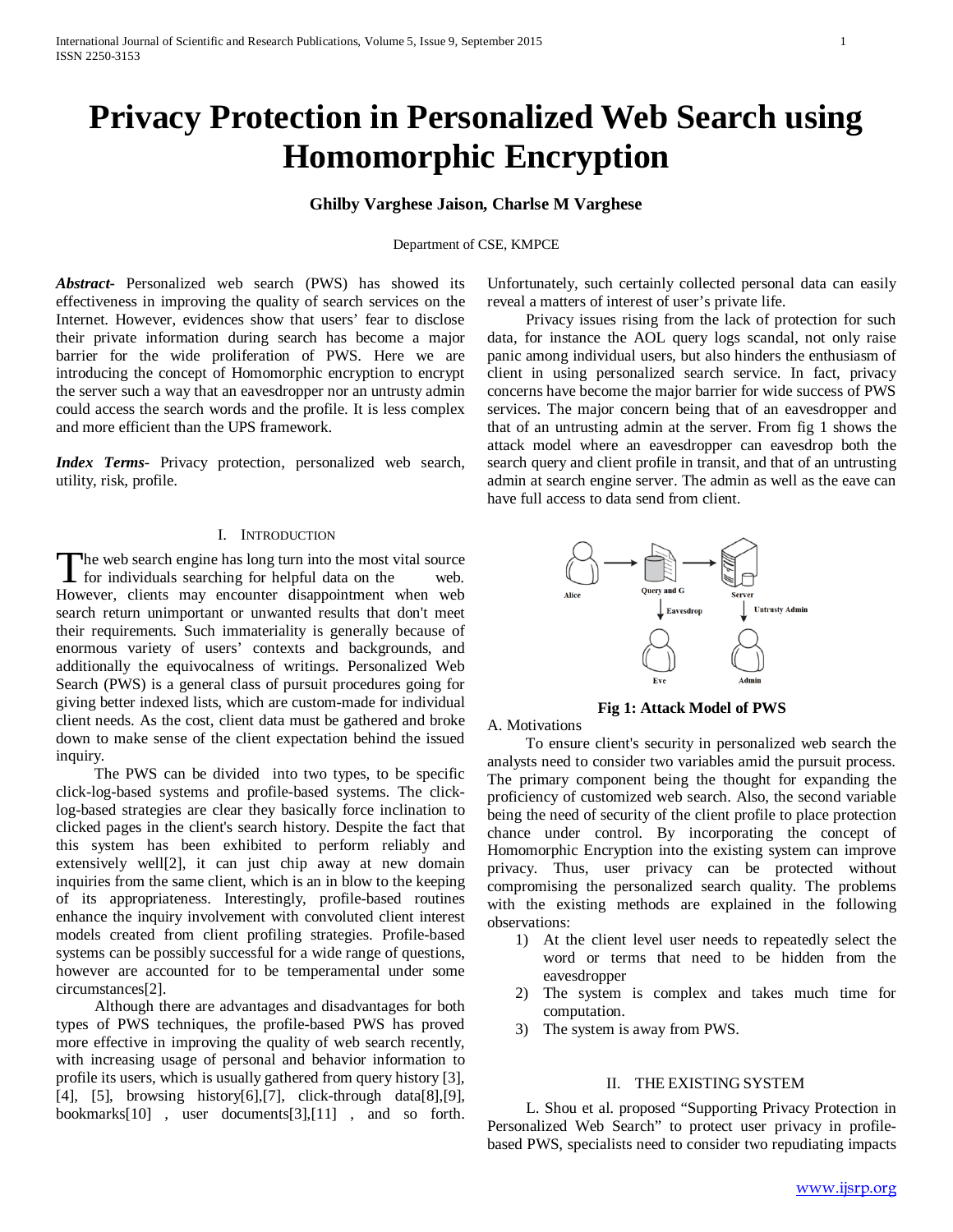International Journal of Scientific and Research Publications, Volume 5, Issue 9, September 2015 2 ISSN 2250-3153

that affects the search process. From one perspective, they endeavor to enhance the inquiry quality with the personalization utility of the client profile. Then again, they have to conceal the security substance existing in the client profile to put the protection hazard under control. The existing system known as UPS has following components :

## A. User Profile

 Consistent with numerous past works in personalized web search, each user profile in UPS adopts a hierarchical structure. A diagram of a sample user profile is illustrated in Fig. 2(a), which is constructed based on the sample taxonomy repository in Fig. 2(b). As the owner of this profile is mainly interested in Computer Science and Dance, because the major portion of this profile is made up of fragments from taxonomies of these two topics in the sample repository. Some other taxonomy also serves in comprising the profile, for example, Sports and gender.



**Fig 2(a): Sample User Profile**



### B. Customized Privacy Requirements

 Customized privacy requirements can be specified with a number of sensitive-nodes (topics) in the user profile, whose disclosure (to the server) introduces compromising he privacy of the user. In the sample profile shown in Fig. 3.1 a, the sensitive nodes  $S = \{A \text{dults};$  Security; Skating}; are shaded in gray color in H. It must be noted that user's privacy concern may differ from one sensitive topic to another. In the above example, the user may hesitate to share her personal interests only to avoid various advertisements. Thus, the user might still tolerate the exposure of such interests to trade for better personalization utility. However, the user may never allow another interest in topic gender to be disclosed.

 As the sensitivity values expressly show the client's security concerns, the most clear protection saving strategy is to uproot sub-trees established at all delicate hubs whose sensitivity value are more prominent than a limit. Such system is alluded to as forbidding. In any case, forbidding is a long way from enough against a more refined foe.

#### C. Generalizing User Profile

 To address the problem with forbidding, the existing system proposed a technique, which detects and removes a set of nodes X, that are sensitive, from H, such that the privacy risk introduced by exposing G is always under control. For clarity of description, it is assumed that all the sub-trees of H rooted at the nodes in X do not overlap each other. This process is called generalization, and the output G is a generalized profile.

 The generalization technique can seemingly be conducted during offline processing without involving user queries. However, it is impractical to perform offline generalization due to two reasons:

- 1. The output from offline generalization may contain many topic branches, which are irrelevant to a query. A more flexible solution requires online generalization, which depends on the queries. Online generalization not only avoids unnecessary privacy disclosure, but also removes noisy topics that are irrelevant to the current query.
- 2. It is important to monitor the personalization utility during the generalization. However, overgeneralization may cause ambiguity in the personalization, and eventually lead to poor search results. Monitoring the utility would be possible only if generalization is done at runtime.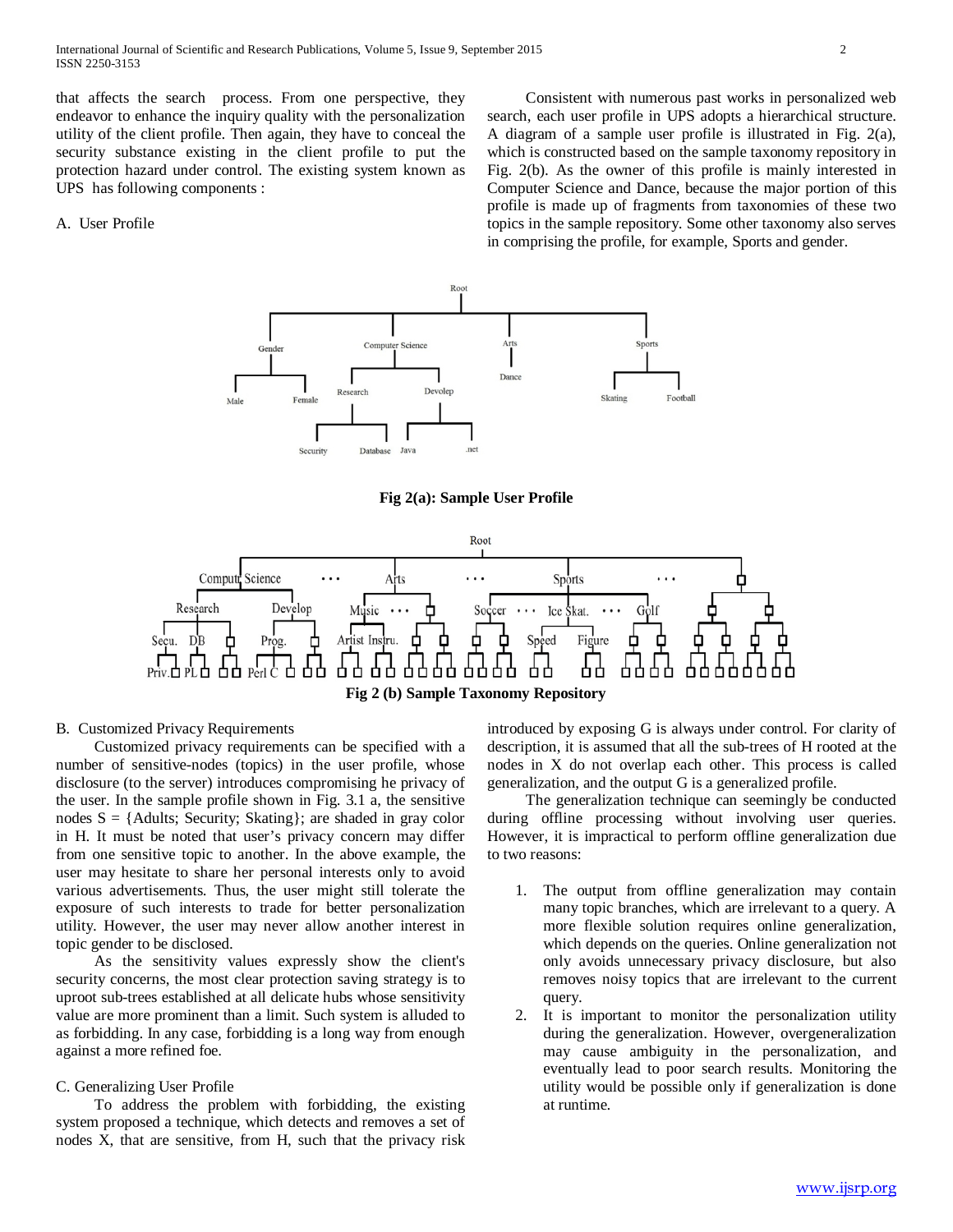### III. THE HOMOMORPHIC ENCRYPTION SCHEME

 **Parameters:** The construction below has many parameters to control the number of integers in the public key and the bitlength of the various integers. As basic,we use the following four parameters for the algorithm :

 $\gamma$  is the bit-length of the integers in the public key,

η is the bit-length of the secret key ,

ρ is the bit-length of the noise, and

 $\tau$  is the number of integers in the public key.

These parameters are set under the following constraints:

 $\cdot \rho = \omega(\log \lambda)$ , to protect against brute-force attacks on the noise;

•  $\eta \ge \rho$  •  $\Theta(\lambda \log 2 \lambda)$ , in order to support homomorphism for deep enough circuits to evaluate the "squashed decryption circuit";

•  $\gamma = \omega(\eta 2 \log \lambda)$ , to thwart various lattice-based attacks on the underlying approximate-gcd problem;

•  $\tau \ge \gamma + \omega(\log \lambda)$ , in order to use the left over hash lemma in the reduction to approximate gcd.

We also use a secondary noise parameter  $\rho' = \rho + \omega(\log \lambda)$ . A convenient parameter set to keep in mind is  $\rho = \lambda$ ,  $\rho' = 2\lambda$ ,  $\eta =$  $\tilde{O}(\lambda^2)$ ,  $\gamma = \tilde{O}(\lambda^5)$  and  $\tau = \gamma + \lambda$ . (This setting results in a scheme with complexity  $\tilde{O}(\lambda^{10})$ .) For a specific (η-bit) odd positive integer p, we use the following distribution over  $\gamma$ -bit integers:

 $D\gamma$ , $\rho(p) = \{$  choose q  $\rightarrow \sim Z \cap [0, 2^{\gamma}/p)$ , r  $\rightarrow \sim Z \cap (-2\rho, 2\rho)$ : output  $x = pq + r$  }.

## A. The Construction

KeyGen (λ).

The secret key is an odd η-bit integer:  $p \leftarrow (2Z + 1) \cap$ [2η−1, 2η).

For the public key, sample  $x_i \leftarrow D\gamma, \rho(p)$  for  $i = 0, \ldots, \tau$ . Relabel so that  $x_0$  is the largest. Restart unless  $x_0$  is odd and rp(x<sub>0</sub>) is even. The public key is  $pk = \langle x_0, x_1, \ldots, x_{\tau} \rangle$ .

Encrypt (pk, m  $\in \{0, 1\}$ ):

Choose a random subset  $S \subseteq \{1, 2, ..., \tau\}$  and a random integer r in  $(-2^{p'}, 2^{p'})$ , and output c ←[m + 2r + 2P<sub>i</sub>∈S x<sub>i</sub>]<sub>x0</sub>.

Evaluate ( $pk, C, c1, \ldots, ct$ ):

Given the (binary) circuit  $C_{\varepsilon}$  with t inputs, and t ciphertexts  $c_i$ , apply the (integer) addition and multiplication gates of  $C_{\varepsilon}$  to the ciphertexts, performing all the operations over the integers, and return the resulting integer

Decrypt (sk, c):

Output  $m' \leftarrow (c \mod p) \mod 2$ .

#### IV. THE PROPOSED SYSTEM

 The new scheme called "Privacy Protection in Personalized Web Search using Homomorphic Encryption" is proposed here to support privacy preservation in personalized web search using an index server which is encrypted using Homomorphic encryption. It provides privacy for personalized web searches at server.

 In the system proposed attains personalized web search using click-log based technique. Our main consideration is for privacy of searched terms at server and that of an eavesdropper. For that we send all the data's ,i.e. search terms, using index number for the search word which will be encrypted homomorphically before sending it to the server. We assume of an index matrix as shown below, it consists of 3 components word, url and rank which denotes words to be searched for, unique resource locator of sites and rank for a word with respect to the url it can vary from 0 to n, respectively.

|          | url 1        | url 2     | url 3    | url 4 | <br>urli     | $urli+1$ |
|----------|--------------|-----------|----------|-------|--------------|----------|
| Word 1   |              |           | o        |       | <br>8        | 0        |
| Word 2   | $\mathbf{0}$ |           | $\bf{0}$ | 4     |              | 4        |
|          |              |           |          |       | <br>         |          |
| Word i   | 5            | $\Omega$  | $\theta$ |       | <br>8        | 9        |
| Word i+1 | 3            | 4         |          | 0     | <br>$\Omega$ |          |
|          |              | --------- |          |       | <br>         |          |

## **Fig 3: Index Matrix**

 We have a similar index table in our index server but with a difference that the index matrix is homomorphically encrypted in the proposed system and instead of words we store index for each word as shown below where E() shows the Homomorphic encryption function.

 The index for each word is created or determined as an continues process at web crawler and is simultaneously updated at each client. This index will send from client to server rather than words as such, moreover this index will also be homomorphically encrypted.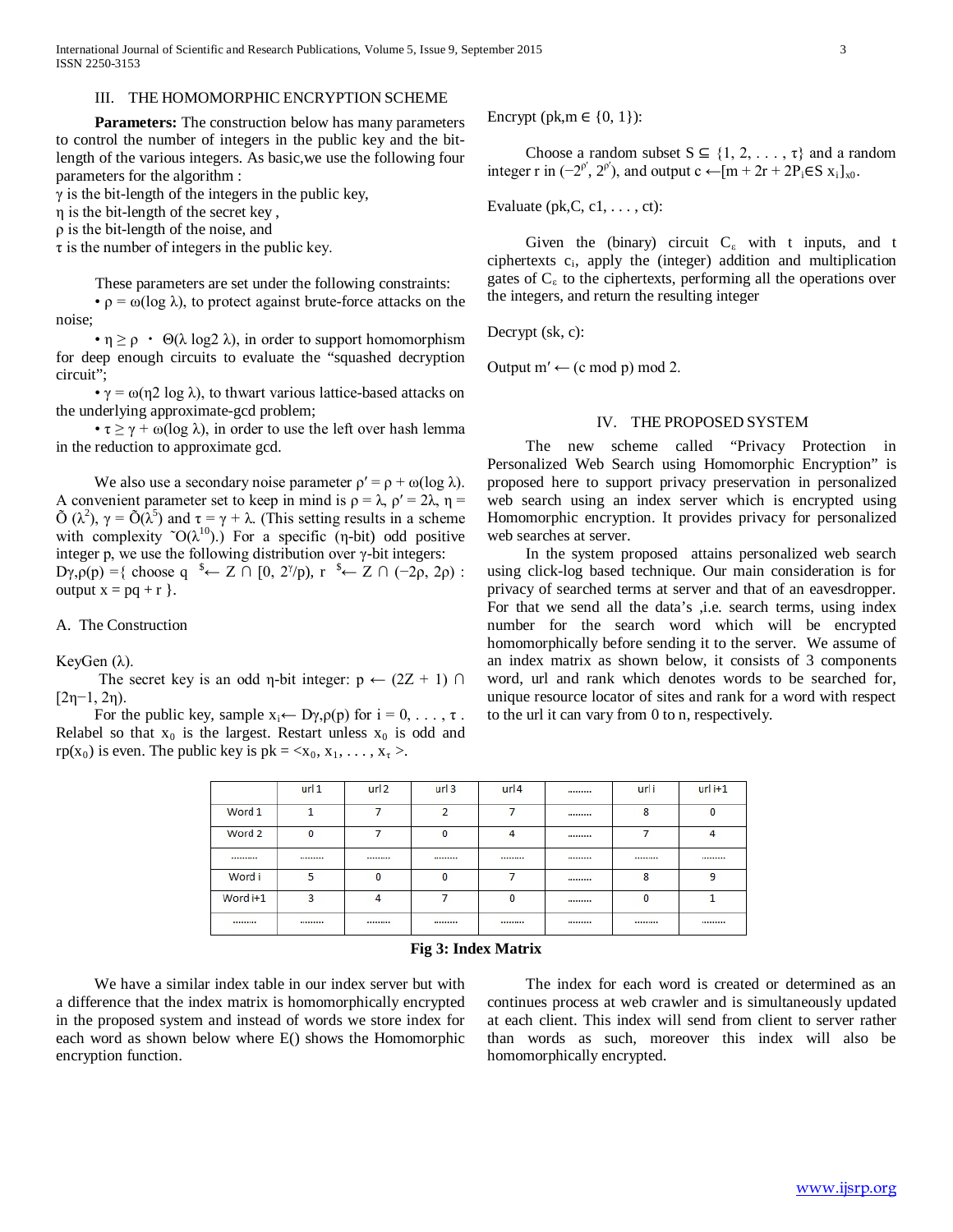|               | E(url 1) | <br>E(urli) | $E(urli+1)$ |  |
|---------------|----------|-------------|-------------|--|
| E(word 1)     |          |             |             |  |
|               |          |             |             |  |
| E(word i)     |          |             |             |  |
| $E(word + 1)$ |          |             |             |  |
|               |          |             |             |  |

| Word     | Index    |  |
|----------|----------|--|
| E(Word1) | E(1)     |  |
|          |          |  |
| E(Word1) | E(i)     |  |
| E(Word1) | $E(i+1)$ |  |
|          |          |  |

## **Fig 4: Homomorphic encrypted index matrix**

|  |  |  | Fig 5: Word Indexer |  |
|--|--|--|---------------------|--|
|--|--|--|---------------------|--|

 When user searches for a word, a matrix called query matrix is send to the index server form of query matrix is as shown below, it consists of two columns word index and rank. It is an n\*2 matrix where n stands for each n search words. Each word index is homomorphically encrypted and has a value attached to it which is the rank of word for the client. The figure 4.4 below shows query matrix for 4 search words say word 1, word 2, word 3 and word 4.

| Word index       | <b>PWS</b> rank |  |  |
|------------------|-----------------|--|--|
| E(index (word1)) | E(Rank(word 1)) |  |  |
| E(index(word 2)) | E(Rank(word 2)) |  |  |
| E(index(word 3)) | E(Rank(word 3)) |  |  |
| E(index(word 4)) | E(Rank(word 4)) |  |  |

## **Fig 6: Query matrix**

 This value column is multiplied with corresponding column in the index matrix and sum of each column is taken. What will be send back to the server will be the list of urls with corresponding obtained ranks and key for decryption of data send by index server.

| url          | rank |
|--------------|------|
| $E($ url 1)  | E(0) |
| E(url 2)     | E(1) |
| -------      |      |
| E(url i)     | E(0) |
| $E(url i+1)$ | E(0) |

## **Fig 7: Results**

 On receiving the url matrix it will be decrypted using the decryption key send from the index server. Then according to the rank value attached url's will arranged in order with url with highest rank displayed first and so on

 The whole functioning of the system can be summarized as show below at client side user gives up the word for search, then corresponding word index, rank and profile is send to the server, remember all data send to and from server are homomorphically encrypted. The server then processes the received data to process result for the corresponding search indexes. The server then sends the results matrix ,which includes url and rank of each url, back to the client. The web crawler continuously builds the search engine and the word index matrix at client and send to the client along with encryption key.



**Fig 8: The Proposed System.**

#### V. CONCLUSION

 This paper presented a client-side privacy protection framework based on Homomorphic encryption for personalized web search. The system could potentially be adopted by any PWS that can in-co-operate an homomorphically encrypted server. The framework allowed users to have full privacy over the PWS. Our experimental results revealed that the system could achieve quality search results without affecting the privacy of client/end user. The results also confirmed the effectiveness and efficiency of our solution.